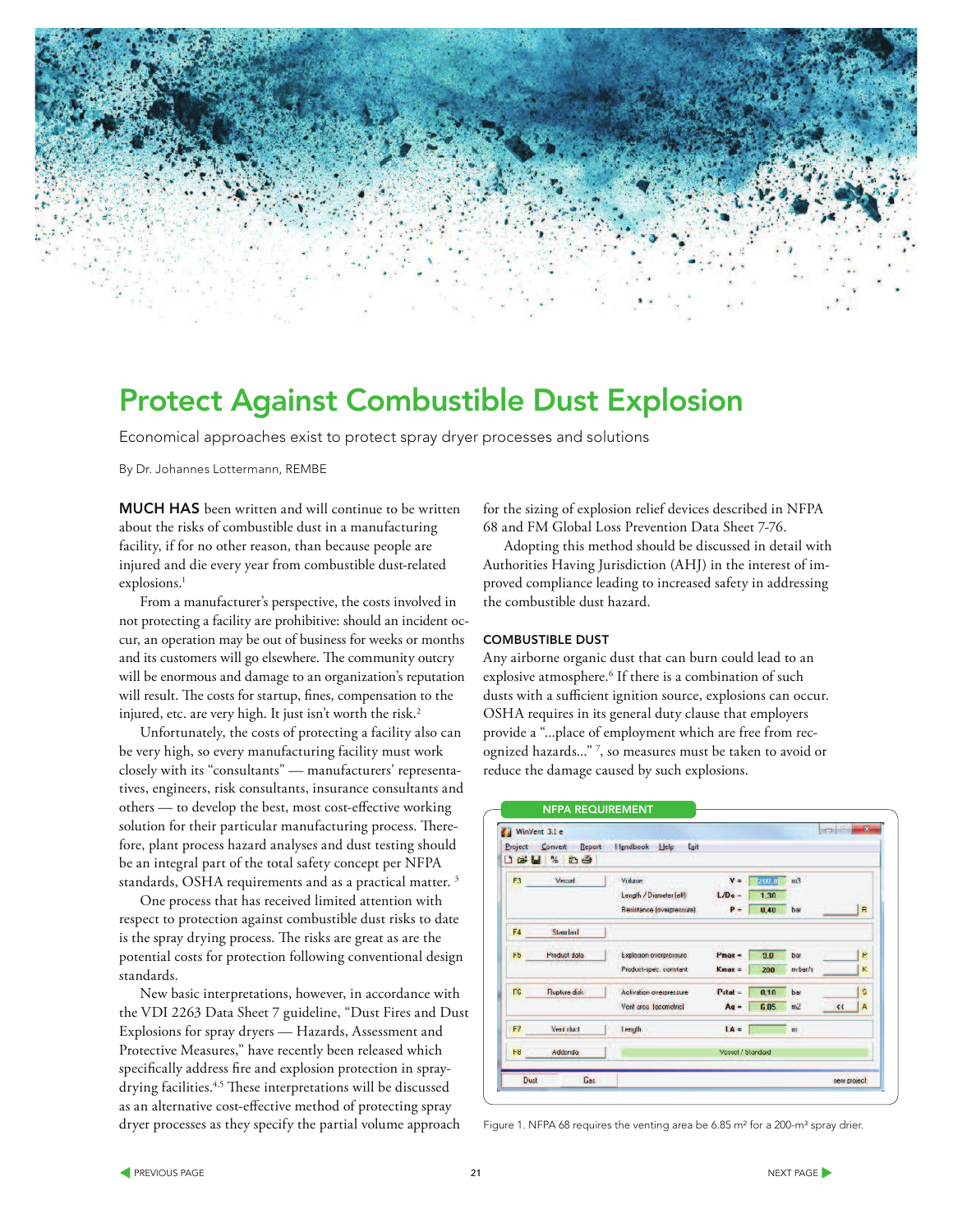

The risk of combustible dust explosions often is underestimated: For example, we use powdered milk in food we eat and handle such powder in our kitchens, living rooms, coffee shops and even airplanes. When stored at home in small amounts or even in big bags at warehouses, milk powder is considered a harmless product — as long as fine dust particles are not airborne, dispersed and in contact with a source of ignition such as a mechanically created spark, a spark created by discharging static electricity, a hot surface or an open fire.

As a "Checklist for an Explosion," the following elements have to be in place to create an explosion:

- combustible dust,
- · a confined area,
- oxygen,
- an ignition source, and
- perfect dispersion of dust particles.

### COMBUSTIBLE DUST RISKS IN THE SPRAY DRYING PROCESS

Spray dryers are primarily deployed in the chemical and food industry, for processes such as powdered milk, detergent powder or infant formula production. The liquids (slurries) are atomized in a drying tower by means of pressure nozzles or rotating discs. The powdery commodity is dried through hot current or counter-current gas.<sup>5</sup>

These processes are extremely explosive, as all above mentioned "elements" for a dust explosion are "naturally" in place:5,6

- $\bullet$  combustible dust  $\rightarrow$  the dried product
- $\bullet$  a confined area  $\rightarrow$  the drying chamber
- $\bullet$  oxygen  $\rightarrow$  by the warm air
- an ignition source  $\rightarrow$  embers, mechanically sparks created by broken atomizing discs etc.
- perfect dispersion of dust particles -> the drying process requires a dispersion

Unfortunately, these conditions are present in other elements of typical spray-drying installations (cyclones, bag





| WinVent 3.1 e<br>Project | Convert<br>Report   | Handbook Help<br>Exit     |                    |        |                    | 59<br><b>BECAUSE</b>   |
|--------------------------|---------------------|---------------------------|--------------------|--------|--------------------|------------------------|
|                          | <b>DGH % 59</b>     |                           |                    |        |                    |                        |
| F3                       | Veccel              | Vokase                    | $V =$              | [72,0] | m <sup>3</sup>     |                        |
|                          |                     | Length / Diameter (eff)   | $L/De -$           | 1,30   |                    |                        |
|                          |                     | Resistance (overpressure) | $P -$              | U.4U   | bar                | R                      |
| F4                       | Standard            |                           |                    |        |                    |                        |
| 65                       | <b>Product data</b> | Explosion overpressure    | $P_{\text{max}} =$ | 7.0    | bar                | p                      |
|                          |                     | Product-spec. constant    | $Kmax =$           | 120    | m <sub>bar/s</sub> | K                      |
| FG                       | <b>Nupture disk</b> | Activation overpressure   | $Pstat =$          | 0.10   | bar                | Ŝ.                     |
|                          |                     | Vent area (geometric)     | $Aq -$             | 1.40   | m2                 | Ä<br>$\leftrightarrow$ |
| F7                       | Vent doct           | <b>Length</b>             | $IA =$             |        | m.                 |                        |
| F8                       | Addenda:            |                           | Vessel / Standard  |        |                    |                        |
| Dust                     | Gas                 |                           |                    |        |                    | new project            |

Figure 3. Using the VDI approach, a 200 m<sup>3</sup> spray drier that would require 6.85 m<sup>2</sup> per NFPA 68 would realistically only need 1.48 m².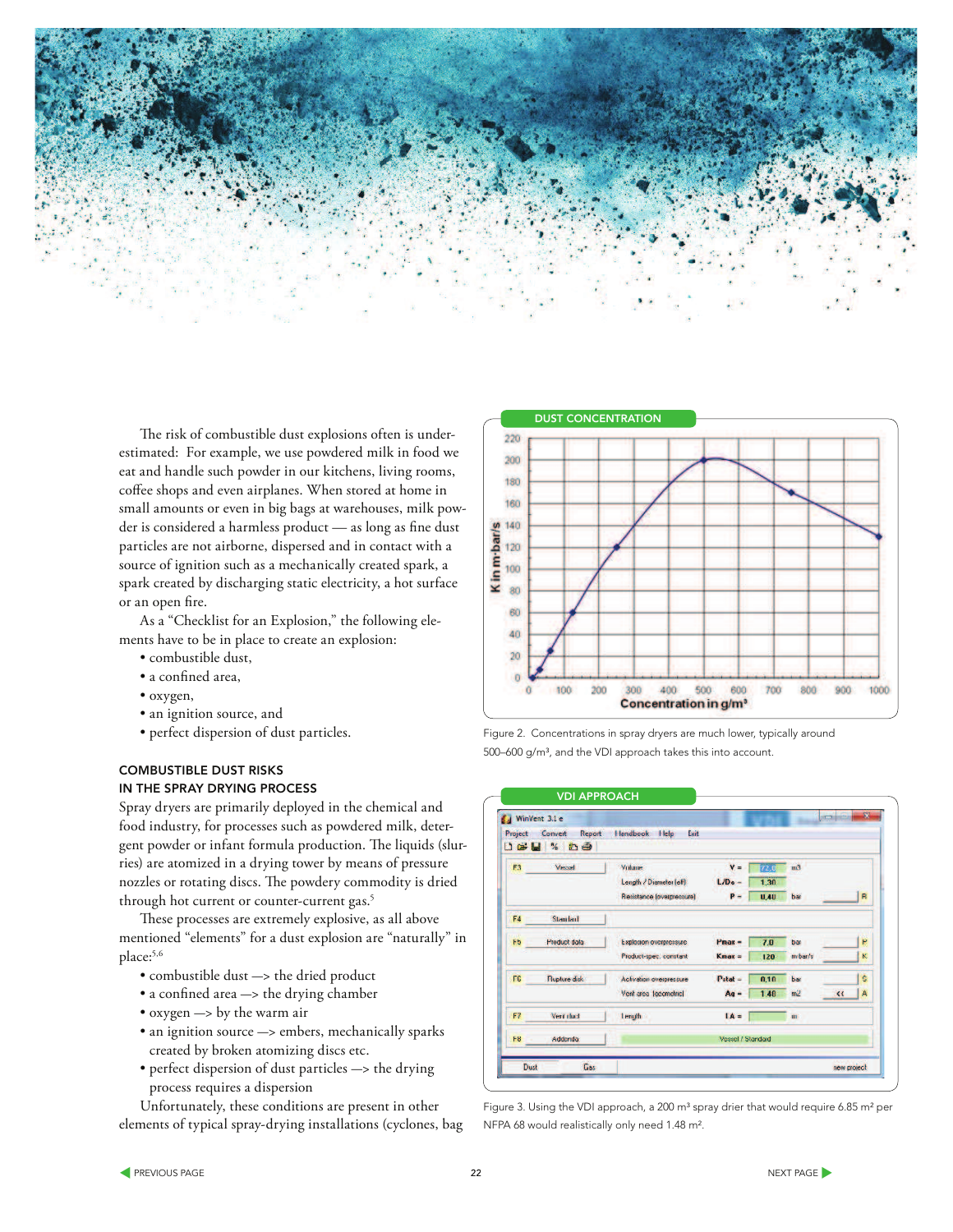

filters, fluid bed driers, screens) as well — so wherever the explosion starts it could propagate to all interconnected vessels.

For this reason, it is necessary to equip the spray-drying process with appropriate protective measures.

## APPROPRIATE PROTECTION FOR THE SPRAY DRYER PROCESS

Per NFPA 68, the conventional approach to protecting a spray dryer would be to apply so-called explosion relief devices that offer a certain venting area taking into account the entire chamber volume, the strength of the vessel and the so-called  $K_{st}$ -value (pressure rise normalized to a 1 m<sup>3</sup> - chamber), although the process conditions inside a spray dryer are quite different from the vessels that the NFPA 68 committee had in mind when publishing the standard. The NFPA conventional approach for protection of spray dryers, from the prospective of explosion safety experts, is much too conservative and leads to an over-engineered result. <sup>8</sup>

The following example of a  $200 \text{--} m^3$  spray drier where the required venting area following the NFPA 68 would be 6.85 m² shall demonstrate this in comparison to the VDI approach (Figure 1).

#### VDI APPROACH

The new VDI approach<sup>9</sup>, described in the European Guideline VDI 2263-7, takes into account, for example, that the temperature (resulting in dust temperatures of 176°F/80°C within the drying tower) influences the maximum explosion pressure P<sub>max</sub>. In addition, under certain conditions *only onethird of the tower volume is needed for the calculation*, since the product located in the upper area of the dryer is still moist and, thus, the atmosphere not explosive.

The  $\mathrm{K}_{_{\mathrm{st}}}$  value is significantly influenced by the dust concentration.<sup>10</sup> Because the concentrations in spray dryers are much lower (maximum:  $250$  g/m<sup>3</sup>) than the "perfect explosive mixture," typically around  $500-600$  g/m<sup>3</sup> (Figure 2),



Figure 4. Explosion flame temperatures that reach up to 1,500°C (2,732°F) are efficiently cooled down through an energy transfer taking place in the unique stainless steel mesh filter basket.

the VDI approach only takes the pressure rise of the realistic dust concentration into account and reduces the required vent area in a next step to an appropriate level of protection.

The same 200-m<sup>3</sup> spray drier that would require 6.85 m<sup>2</sup> per NFPA 68 would realistically only need 1.48 m² (Figure 3), since the pressure rise ( $K_{\rm st}$  value) may be reduced from 200 to 120 per Figure 2. Furthermore, the volume taken into account would only be the cone volume — the alignment of the maximum explosions pressure to the process conditions is the final step of this engineered approach.

Critical readers might think that it is all well and good that a European guideline exists, but such a guideline wouldn't be allowed in the U.S. Also, these critical readers might prefer the additional "safety margin" of the over-engineered approach, which might give rise to a more "comfortable feeling".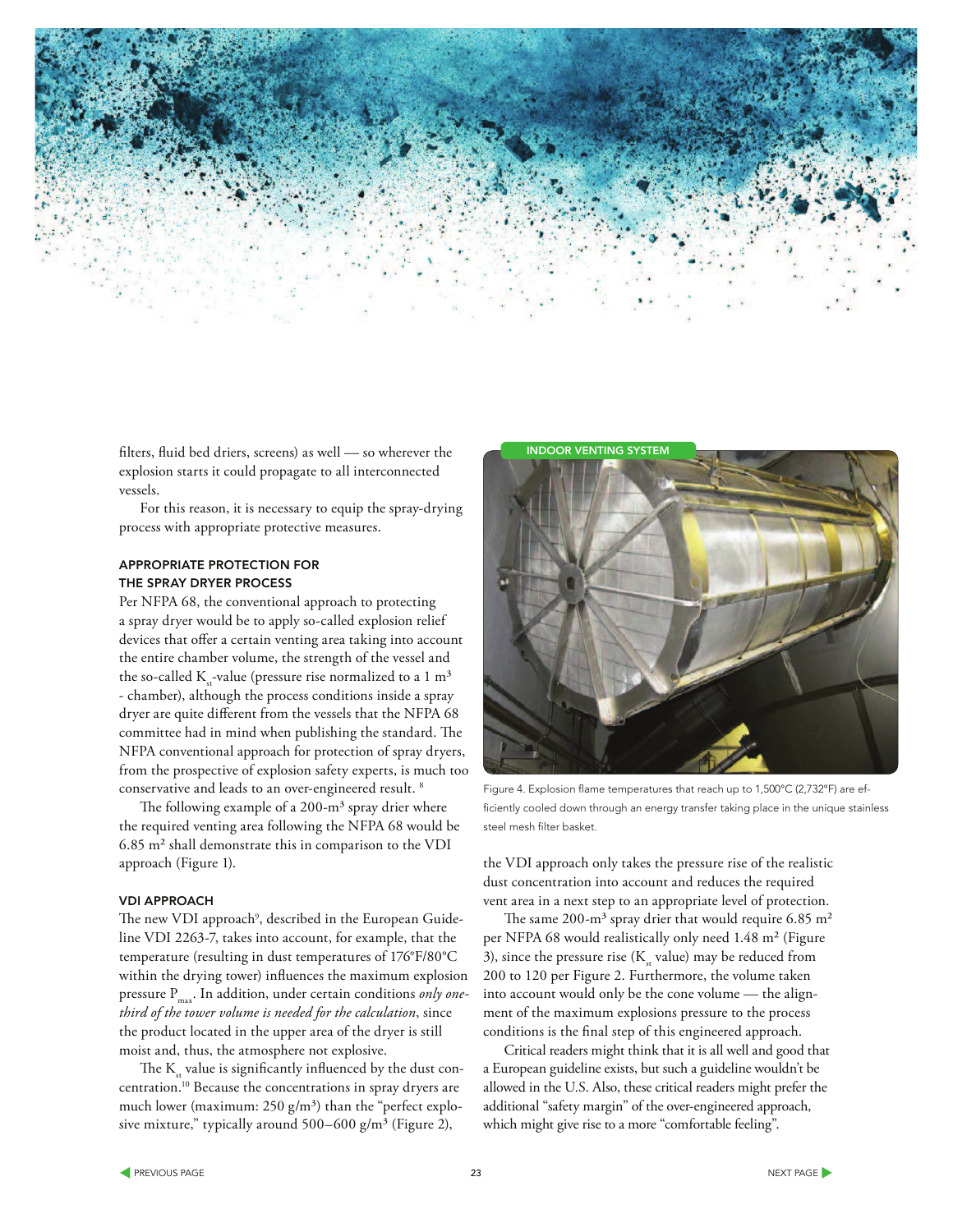



Figure 5. The first explosion test (top) uses explosion panels and produces a visible flame. The same test is performed again using the Q-Rohr-3 flameless venting system (bottom).

These same readers should know that NFPA always gives a performance-based design option as an alternative, which simply means that other approaches also are allowed. And, let's remember, purchasers also have the right to have a "comfortable feeling" that will result in improved compliance with regard to the non-specific partial volume approach. This innovative calculation method allows for effective explosion protection with venting at an affordable, competitive price. Since most spray-dryer installations are indoors, indoor flameless venting is worth consideration.

#### INDOOR FLAMELESS EXPLOSION VENTING

With indoor venting systems, such as the REMBE Q-Rohr-311,

explosion flame temperatures that reach up to 1,500°C (2,732°F) are efficiently and effectively cooled down through an energy transfer taking place in the unique stainless steel mesh filter basket developed by REMBE (Figure 4). This transfer fully extinguishes the flames (Figure 5). Additionally, the pressure rise and increased noise level associated with free vented explosions are massively reduced to negligible, harmless levels. The specially developed filter ensures that no burnt or unburnt dust particles are discharged. After an event, simply clean and replace the bursting disc and the flameless vent is immediately ready for operation once again.

With indoor venting systems, installation is uncomplicated and cost-intensive venting ducts are eliminated.